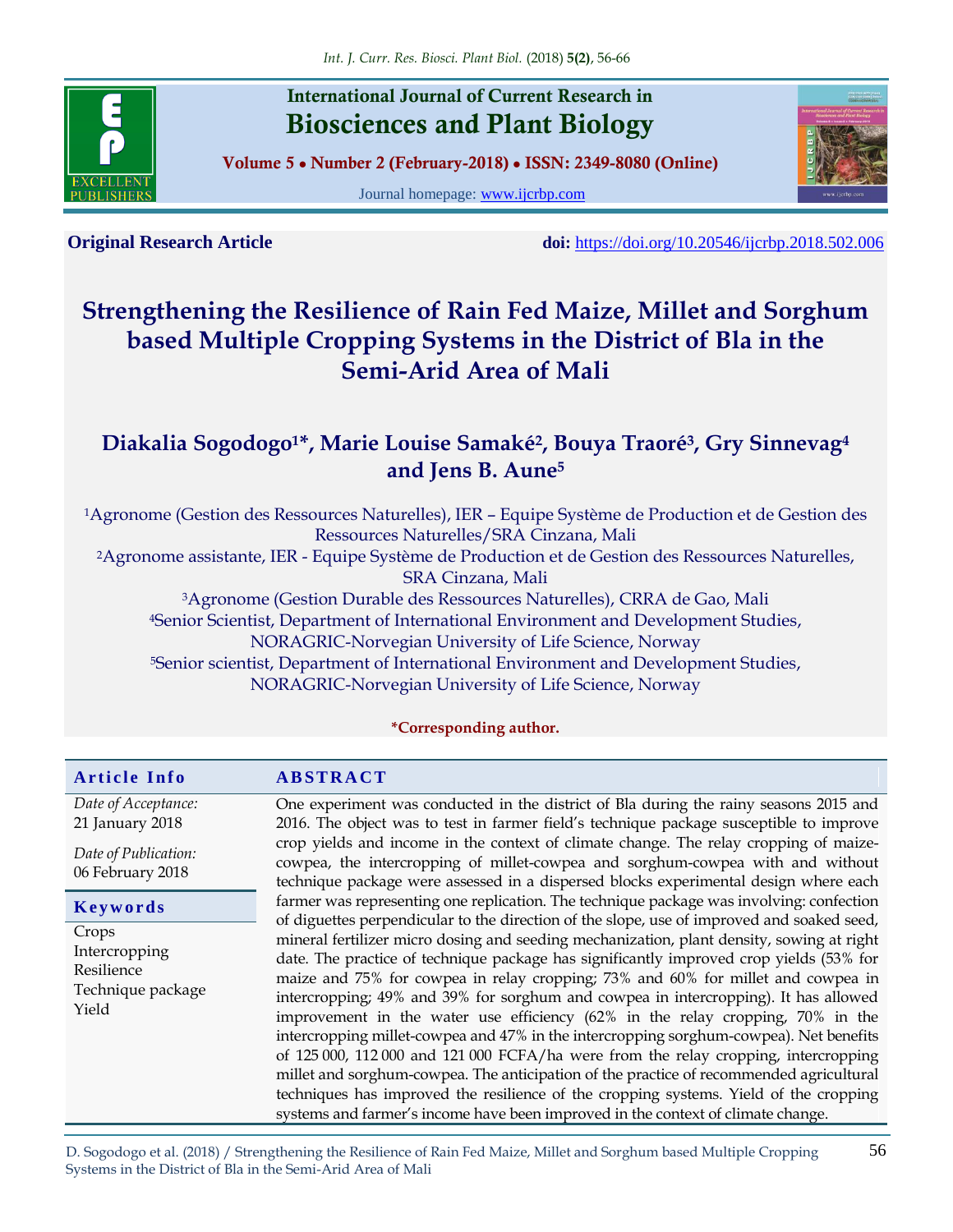#### **Introduction**

In recent decades, peasants in Africa's semi-arid tropics have been suffering from the effects of climate change. The average temperature has increased, rainfall varies considerably from one year to another and floods, droughts, cyclones, tsunamis are very frequent events (IPCC, 2007). Agriculture, which contributes 40% of Sahelian countries' GDP, supports half of the world's population (Chetaille et al., 2011).

Sub-Saharan Africa, which has to feed a constantly increasing population, is produced on rainfed land (FAO 1990, Parr and Al 1990). Peasants have extended the cultivated areas to marginal lands and pastoral areas to meet their food needs. Unfortunately, with the absence on farms of water and soil conservation techniques and soil restoration, the drought which has become recurring continues to reduce and sometimes annihilate production. The gap between food consumption needs and food availability is growing daily. Land erosion and desertification have gained a lot of space to make Africa a low-capacity continent adaptability to climate change (Philipp, 2010). Sub-Saharan Africa has become the most vulnerable food security zone (Shapouni and Rosen, 1999). And the high population growth in the Sahel (3%) is causing a deterioration natural resources and places it in the area most vulnerable to future climate fluctuations (UNEP, 2011).

Farmers in the Sahelian zone have designed traditional farming systems (combining millet or sorghum-cowpea crops, corn-cowpea cultivation), have been designed to satisfy dietary habits and support local know-how transmitted from generation in generation. In the cereal-legume farming associations, cowpea, which is the first crop harvested for its seeds, is used as food during the lean season. While in the relay crop, it is corn that is quickly harvested for its seeds to cover the lean season. Cowpeas, harvested well after maize for its leaves, are used to feed draft animals during the months of April to June (the period preceding the installation of the rains). Cowpea varieties are creeping in both systems. They cover the soil and reduce water erosion. The sale and processing of crops is done by women. When there is overproduction, the crops become at the same time food and commercial crops.

In Mali, rainfall is highly affected by variability and climate change. Rainfall decreased by 20% followed by a displacement of 200 km isohyets to the south (Diarra, 2010). Crop rotations and rotations vary from year to year depending on the head's flair for rainfall and agricultural market signals. This characteristic of cropping systems, gives resilience to agriculture practiced in families in a variable climatic context. In a year of good rainfall distribution in space and time, farmers market excess production (Bad / OCDE, 2008).

In the event of poor harvests due to poor distribution of rains, there is famine in the families and an exodus of valid arms. The dependence of agriculture on rainfall makes it vulnerable to the vagaries of the climate which is variable. Despite these facts, the communities have always adapted to this climate change: cropping systems (relay cultivation, crop combinations), rotations and rotations, use of manure, making zai, bunds, use of early varieties.

Traditional cropping systems have innate adaptability. But the variability and speed of climate change exerts a new pressure on them that risks stifling their capacity to react (FAO, 2013). armers are currently in an area of climatic variation to which they were not accustomed (Bayen et al., 2011; Sawadogo et al., 2008; Turnbull et al., 2013). Faced with increasing human and climatic pressures on natural resources, farmers must bring innovations in their agricultural practices. The abandonment of fallow land, the absence or poor condition of water collection and retention structures in certain localities (inherited from certain projects) do not allow cropping systems to produce food for the purpose of ensuring food security. It is the crops themselves that are threatened in their existence. It is imperative to strengthen the resilience of agriculture to claim to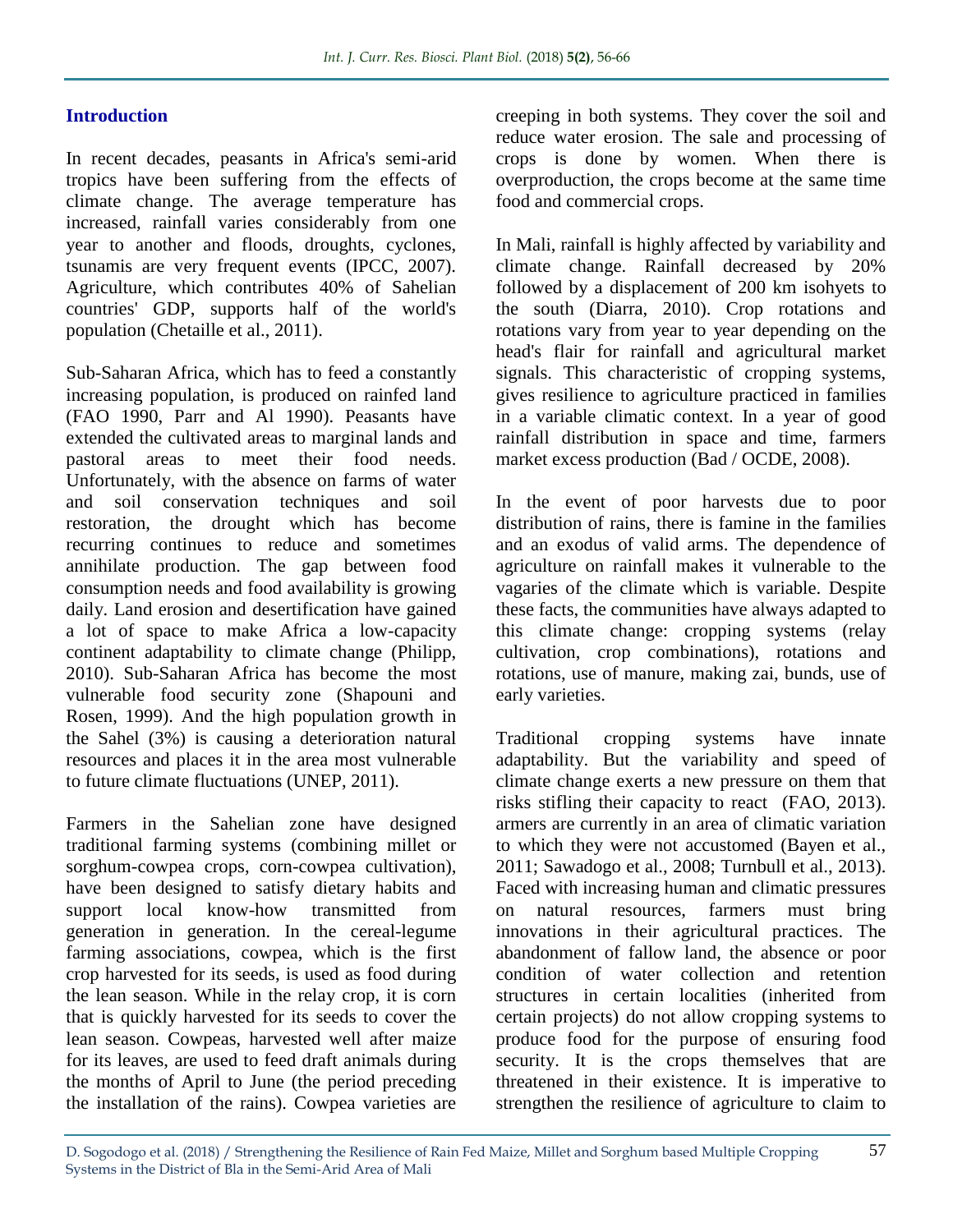feed a growing population. Crops must resist and adapt to the effects of climate change to produce good yields.

Faced with this situation, it is the capacity of the cultural systems built for millennia that is questioned. Are they able to ensure food security in families? How should we proceed to minimize the effects of these droughts on the performance of these cropping systems?

Agricultural research has developed many technologies that significantly improve crop yields and farmers' income while preserving cropland (Coulibaly et al., 2010, Traore et al., 2010; Adamou, 2010; Roosel, 1990). Despite these technologies, family farming continues to deteriorate, leading to famine, malnutrition, poverty and the rural exodus of able-bodied workers.

The objective of this research is to test farmers' technical packages that can improve crop yield and income in a climate change context.

#### **Materials and methods**

#### **Experimental study site**

The experimental sites were in the same agroecological zone located in the south of the Bla cercle (Diagram 1). The rainy season starts in June and ends in September-October. The dry season begins with a cold period that continues until February. Many of the traditional long cycle varieties are completing their maturation cycle during this cold period. he rainfall amounts recorded during the last 4 years were (Fig.1): 2014 (718.6 mm), 2015 (886 mm), 2016 (790 mm), 2017 (971.5 mm). The number of rainy days recorded during these years was (fig.2): 48 days in 2015 (9 days in September and 6 days in October); 50 days in 2016 (6 days in September and 4 days in October); 61 days in 2017 (11 days in September and no rain in October). Figs. 1 and 2 show a variability between the rainfall heights and the number of rainy days. This had an impact on the course of the rainy season during the 3 years.



**Diagram 1**: Experimental sites in the circle of Bla, Mali.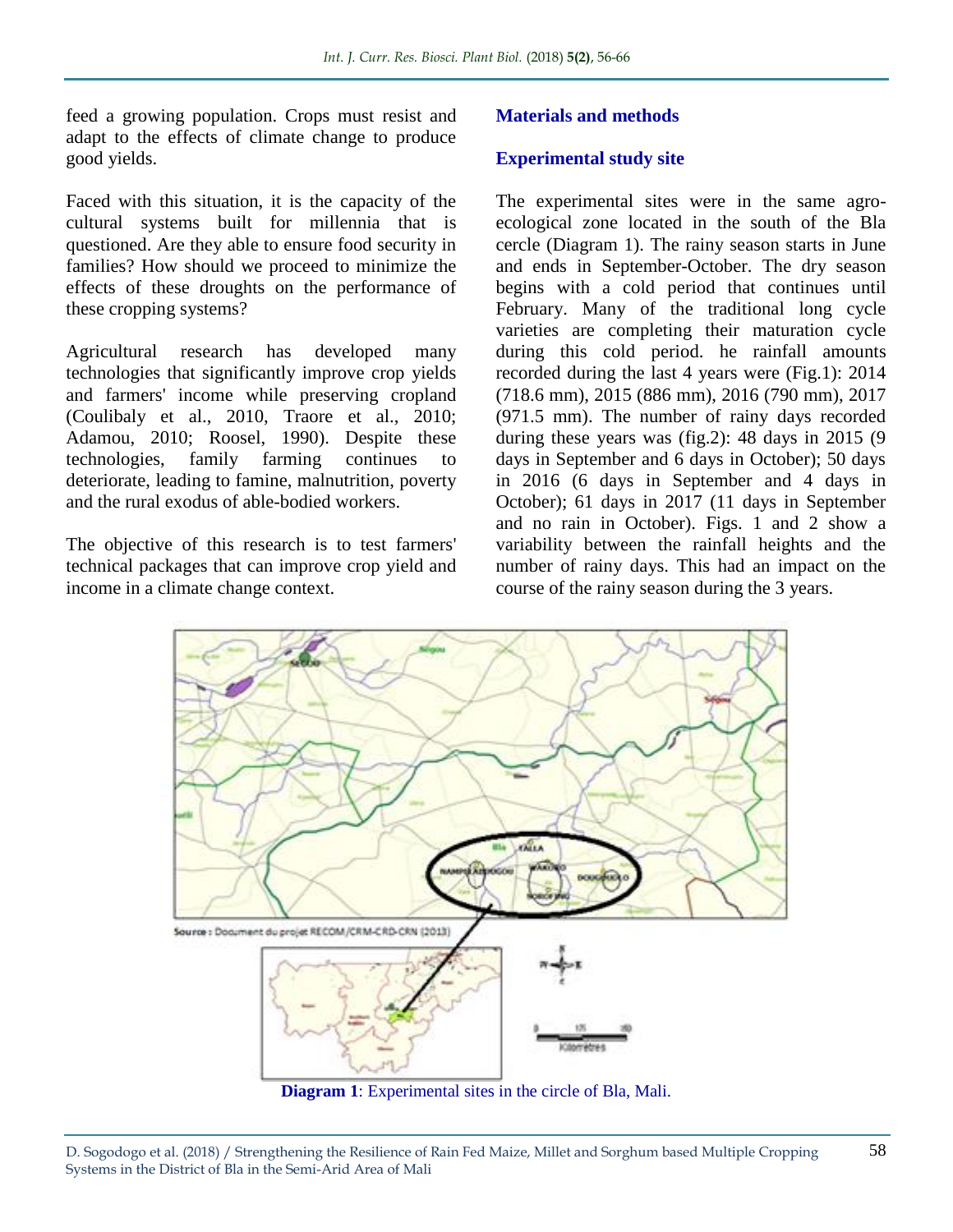

#### **Farmer's choice**

Corn-cowpea cultivation is widely practiced by affluent peasants. The peasant farmers' organizations have been chosen from among themselves for the management of the corn-cowpea culture, 2 peasants per village or 12 peasants in total (2 peasants x 6 villages). Sorghum or millet is widely practiced by poor peasants. Five peasants were randomly selected per village for the conduct of each crop association (5 peasants per village or 5  $x 6$  peasants = 30 peasants in total).

#### **Experimental treatments**

Two fields of 0.5 hectare each were staked in the field of the collaborating farmer (control field and field with technical package). The control field was the traditional practice of relay culture (cowpea: 1.5 m x 1.5 m, 2 plants / bunch or 8 800 plants / ha, maize 0.6 mx 0.6 m, 2 plants / po or 55,000 plants / ha). The field receives 2-3 t of manure from all sources / ha. The corn variety is an improved variety used for at least 5 years. Cowpea is a creeping local variety with a longer cycle than maize (Fig. 3).

The technical package was tested in the test field: making a dike perpendicular to the direction of the slope, using the improved and tempered seed, mechanizing the micro-dosing of the mineral fertilizer and the sowing, the seeding density, the sowing to good dated. The soaking of the corn and cowpea seeds consisted in moistening the seed for a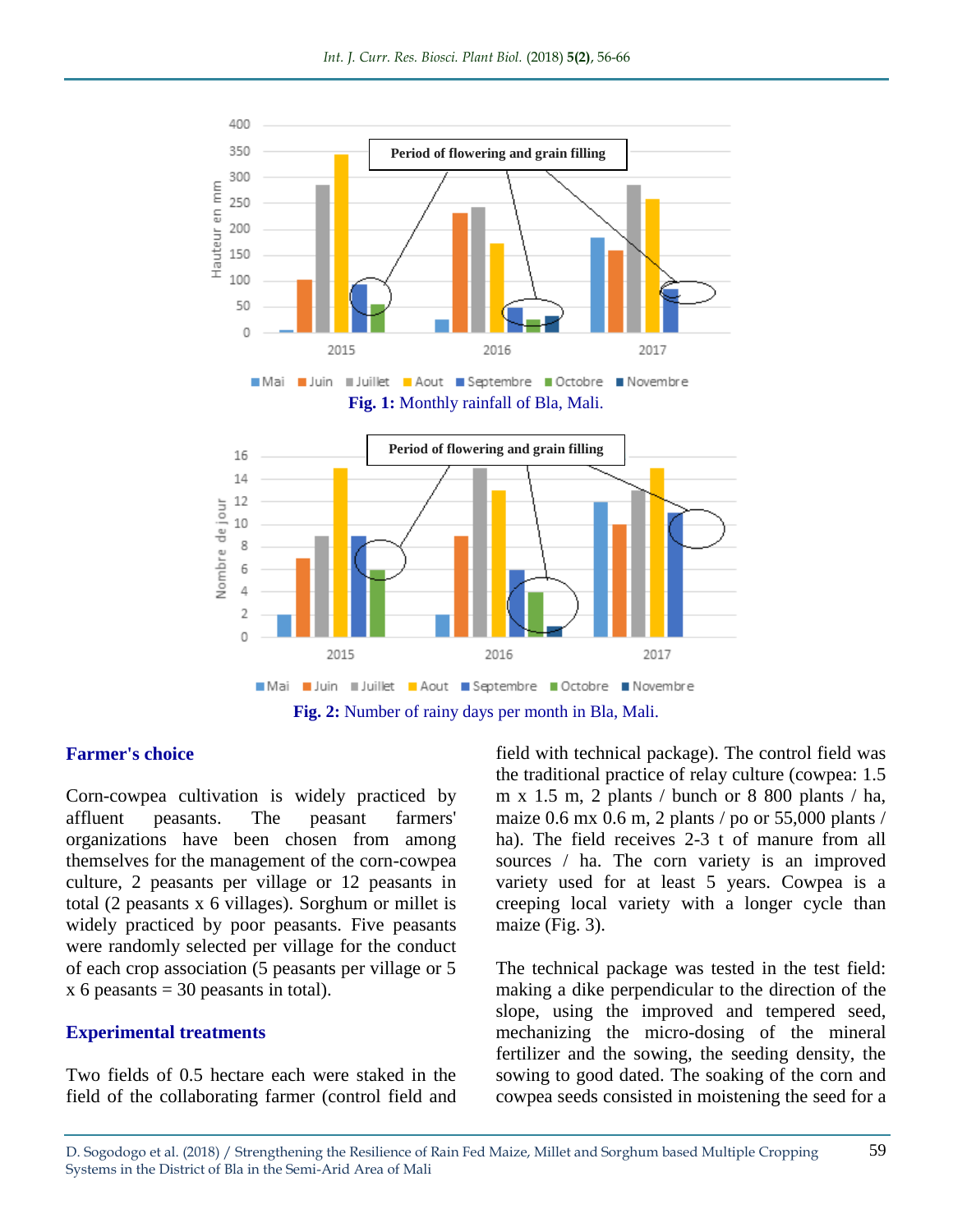precise time in order to accelerate the emergence of the seedlings of the soil. The soaking of seed in the water lasts 12 hours for corn, 8 hours for sorghum and millet, 4 hours for cowpea.

In the maize-cowpea relay (Fig. 3), corn seeding was carried out at the seeder and bottom fertilization was carried out during tillage (application of 100 kg DAP / ha on the fly followed a ridging of the field). Maize is sown at 0.75 m between lines and 0.5 m on line and then demigated to 2 plants (53 333 plants / ha). The cowpea is semi-annually at the 5-6 leaf stage of the maize, in each second inter-row of the cereal at the spacings of 0.75 m between lines and 1.0 m on lines then starts at 2 plants / po, ie 13 333 poets and 26 666 plants per ha (scheme 2).

The system receives the maintenance manure (150 kg of urea / ha) in two stages (75 kg / ha at the run and 75 kg / ha at the female bloom). After the second feeding of the manure maintenance, we immediately proceed to the sarclo-ridging of the field. The improved varieties of maize and cowpea are respectively Sotubaka and Sangaraka. Cowpeas are harvested after corn (Fig. 3).

In the millet-cowpea association (Fig. 4), milling of millet and the supply of bottom fertilizer are carried

out with the planter-spreader. Millet is sown at 0.75 m between lines and 0.8 m on lines and then starts at 2 plants per plant or 33 333 plants per hectare. The cowpea is sown at the 3-4-leaf stage of millet in each second line and in each second inter-row on the line (Fig. 2). This amounts to 1.5 m between lines and 1.6 m on line and then starts at 2 plants per poquet, i.e., 4 166 plants and 8 333 plants per ha. The association receives only the bottom fertilizer during sowing (32 kg of DAP / ha). The improved varieties used were Toroniou millet C1 and cowpea Korobalen. Cowpeas are harvested before millet (Fig. 4).

In the sorghum-cowpea association (Fig. 5), sorghum seeding and bottom fertilization are carriedout with the planter-spreader. Sorghum is sown at 0.75 m between lines and 0.5 m on lines and then starts at 2 plants / pouch, ie 26 666 pockets and 53 333 plants / ha. Seeding of cowpea is done manually in the 3-4 leaf stage of sorghum. It is sown on each second line and in each second interrow at 1.5 m between lines and 1.0 m on lines and starts at 2 plants / pouch (6 666 pockets and 13 000 plants / ha) (Fig. 2). The association receives only the micro dose of the bottom manure (53 kg of DAP / ha on sorghum). The improved varieties used are Jakumbè sorghum and Korobalen cowpea (Fig. 4). Cowpeas are harvested before sorghum.



**Fig.** 3: Seeding arrangement in crop associations tested in Bla, Mali.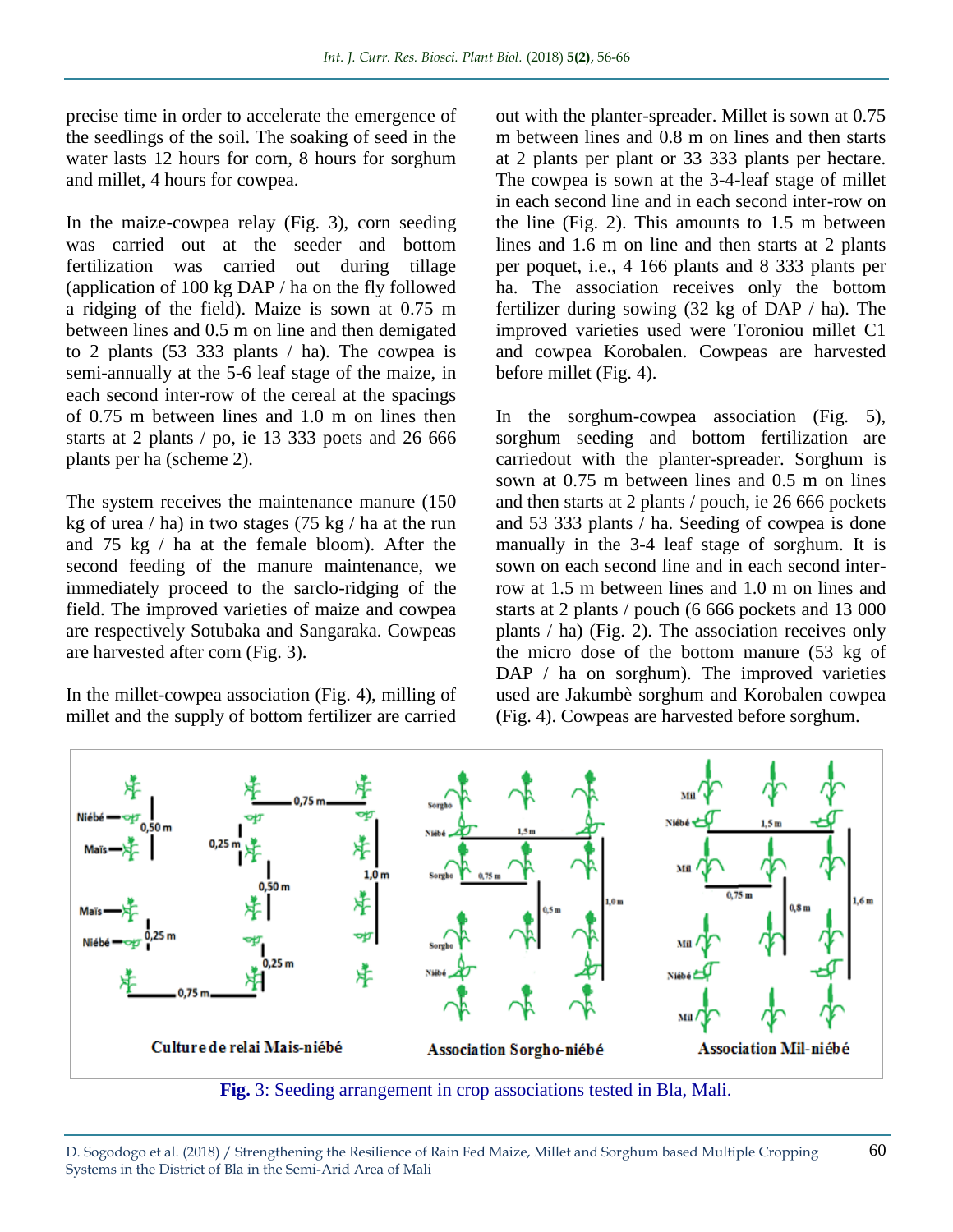

**Fig. 4:** Representation schematique de la culture de relai mais-niebe.

#### **Agronomic evaluation**

The statistical analysis of the crop yields and the realization of the tables and graphs of illustration were made using the software INSTAT V3.6 and Excel.

#### **Efficient use of rainwater**

This variable measures the ability of the cropping system to convert water into grain or biomass of plants. It includes both the use of water stored in the soil and the rain received during the growing season (GRDC 2009). It is determined by the formula below:

Efficient use of rainwater  $(RWUE)$  = Total yield of grain or biomass in kg / Total rainfall in mm

#### **Economic analysis**

The partial budget was used to evaluate the different cropping systems. These are the costs that vary from one treatment to another that have been taken into account. It estimates the cost and benefit of changes to one part of the farm while all other

parts remain the same.

**Table 1.** Information on the price of grain to the producer of Bla at the time of harvest.

|                 | Corn | <b>Millet</b> | Sorghum   Cowpea |    |
|-----------------|------|---------------|------------------|----|
| $CFA / k\sigma$ | 40   | 50            | 50               | 60 |

#### **Results and discussion**

#### **Maize-cowpea culture**

Maize yield varied significantly between treatments (Table 2). Reducing the amount of rain in 2016 resulted in a significant reduction in corn yield in the association. We recorded an average reduction of 84% maize yield in the control treatment versus 26% in the treatment with the technical package. The yield of the relay crop (cowpea) showed a 14% improvement in control treatment against a 41% improvement in treatment with the technical package. The density of cowpea is twice as high in the improved treatment. The technical package outperformed the control treatment during the two years of experimentation. The improved package practice resulted in an improvement in maize yield of 53% and cowpea by 75%.

| <b>Treatments</b>        | 2015  |        | 2016  |        | Average in kg/ha |               |
|--------------------------|-------|--------|-------|--------|------------------|---------------|
|                          | Corn  | Cowpea | Corn  | Cowpea | Corn             | <b>Cowpea</b> |
| Control                  | 1462  | 343    | 796   | 401    | 1129             | 372           |
| <b>Technical package</b> | 2687  | 1916   | 2137  | 1122   | 2412             | 1519          |
| ES                       | 377   | 313    | 176   | 42     |                  |               |
| Probability              | 0,002 | 0.005  | 0,000 | 0,000  |                  |               |

#### **Association of millet-cowpea crops**

Millet yield varied significantly between treatments

(Table 3). A reduction in millet yield was observed in 2016 with the reduction of the annual amount of rain. This reduction was 12% and 33% respectively

D. Sogodogo et al. (2018) / Strengthening the Resilience of Rain Fed Maize, Millet and Sorghum based Multiple Cropping Systems in the District of Bla in the Semi-Arid Area of Mali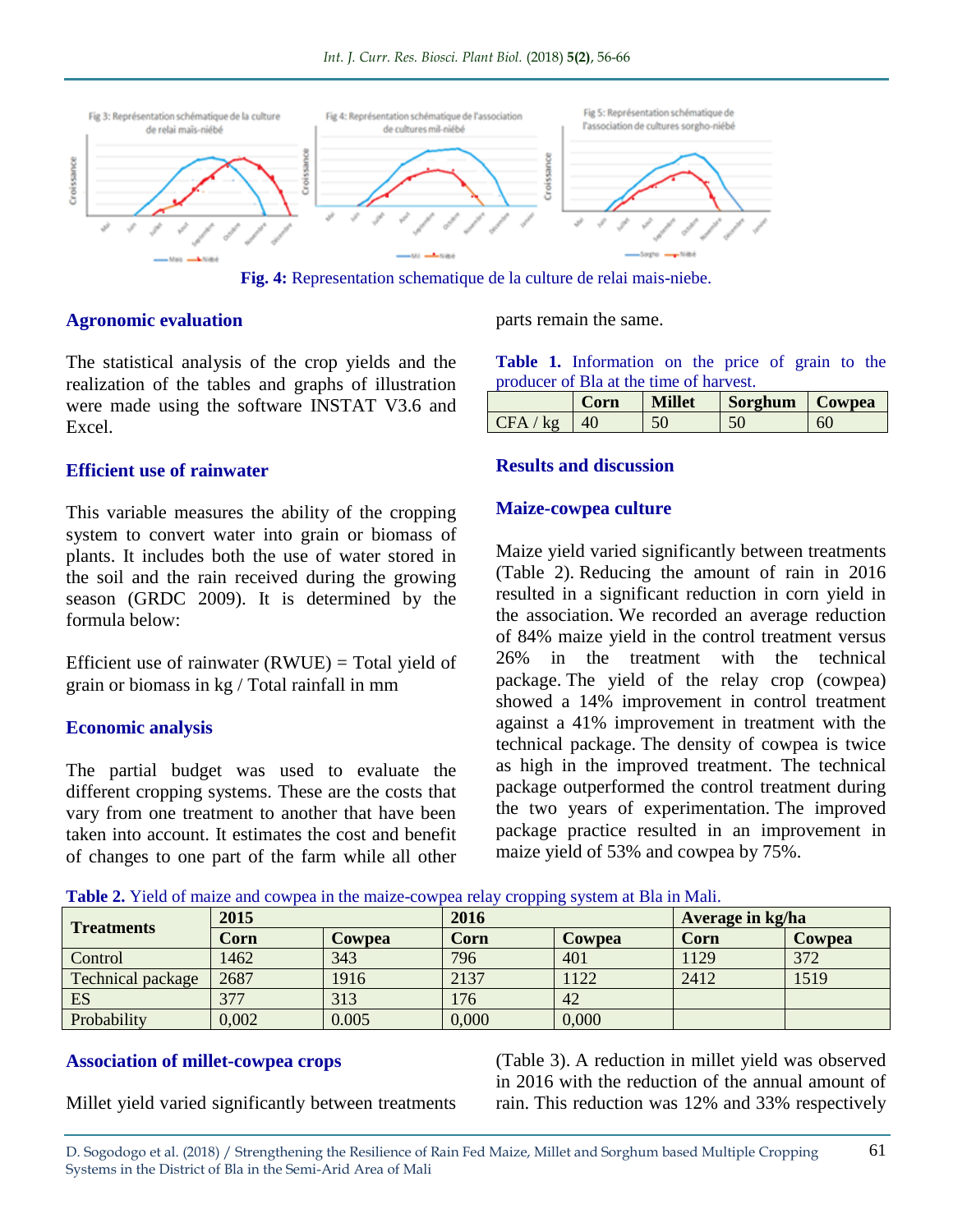in the control and improved treatment. The yield of the additional culture was improved by 55% in the control treatment and 83% in the improved treatment. The technical package outperformed the control treatment during the two years of experimentation. The improved package practice resulted in 73% improvement in millet yield and 60% in cowpea.

|                          |               |               | .             |        |                  |               |
|--------------------------|---------------|---------------|---------------|--------|------------------|---------------|
| <b>Treatments</b>        | 2015          |               | 2016          |        | Average in kg/ha |               |
|                          | <b>Millet</b> | <b>Cowpea</b> | <b>Millet</b> | Cowpea | <b>Millet</b>    | <b>Cowpea</b> |
| Control                  | 572           | 200           | 511           | 449    | 541.5            | 324.5         |
| <b>Technical package</b> | 2300          | 234           | 1733          | 1377   | 2016.5           | 805.5         |
| ES                       | 160           | 21            | 141           | 64     |                  |               |
| Probability              | 0,000         | 0.302         | 0,000         | 0,000  |                  |               |

|  |  | Table 3. Yield of millet and cowpea in the millet-cowpea intercropping in Bla, Mali. |  |  |
|--|--|--------------------------------------------------------------------------------------|--|--|
|  |  |                                                                                      |  |  |

#### **Association of sorghum-cowpea crops**

Sorghum yield varied significantly between treatments (Table 4). A reduction in sorghum yield was observed in 2016 with the reduction in the annual amount of rain. This reduction was 108% and 34% respectively in the control and the improved treatment. The yield of the additional culture was reduced by 147% in the control and 35% in the improved treatment.

The technical package outperformed the control treatment during the two years of experimentation. The improved package resulted in 49% improvement in sorghum yield and 39% in cowpea.

|  | <b>Table 4.</b> Yield of sorghum and cowpea in the sorghum-cowpea intercropping at Bla in Mali. |
|--|-------------------------------------------------------------------------------------------------|

| <b>Treatments</b>        | 2015           |               | 2016    | .             | Average in kg/ha |               |  |
|--------------------------|----------------|---------------|---------|---------------|------------------|---------------|--|
|                          | <b>Sorghum</b> | <b>Cowpea</b> | Sorghum | <b>Cowpea</b> | Sorghum          | <b>Cowpea</b> |  |
| Control                  | 1079           | 1268          | 519     | 513           | 799              | 890.5         |  |
| <b>Technical package</b> | 1785           | 1713          | 1335    | 1267          | 1560             | 1465          |  |
| ES                       | 483            | 205           | 58      | 48            |                  |               |  |
| Probability              | 0.182          | 0,037         | 0,000   | 0,000         |                  |               |  |

#### **Efficient use of rainwater**

#### **Corn-cowpea cultivation**

RWUE values varied between years and between the traditional and improved corn-cowpea system (Table 5). By moving from a rainy year to a less rainy one, there is a reduction in the efficient use of rainwater. This reduction is 34% in the traditional system and 26% in the improved system.

The value reduction of RWUE is higher in the traditional system. In 2015 and 2016, the improved relay culture system resulted in respective improvements in RWUE value of 61 and 63%. This improvement was the best year of rainfall deficit.

**Table 5.** Information on the efficient use of rainwater in corn-cowpea relay cropping in Bla, Mali.

|                      | $2015$ (rain = 886mm)    |                           |                                           | $2016$ (rain = 790 mm)                   |                           |                                           |  |
|----------------------|--------------------------|---------------------------|-------------------------------------------|------------------------------------------|---------------------------|-------------------------------------------|--|
| <b>Treatments</b>    | Corn (kg)<br>grain / ha) | Cowpea (kg<br>grain / ha) | <b>RWUE</b> (kg<br>grain / mm of<br>rain) | $\operatorname{Corn}(kg)$<br>grain / ha) | Cowpea (kg<br>grain / ha) | <b>RWUE</b> (kg<br>grain / mm of<br>rain) |  |
| Witness              | 1462                     | 343                       | 2.03                                      | 796                                      | 401                       | 1.51                                      |  |
| Technical<br>package | 2687                     | 1916                      | 5.19                                      | 2137                                     | 1122                      | 4.12                                      |  |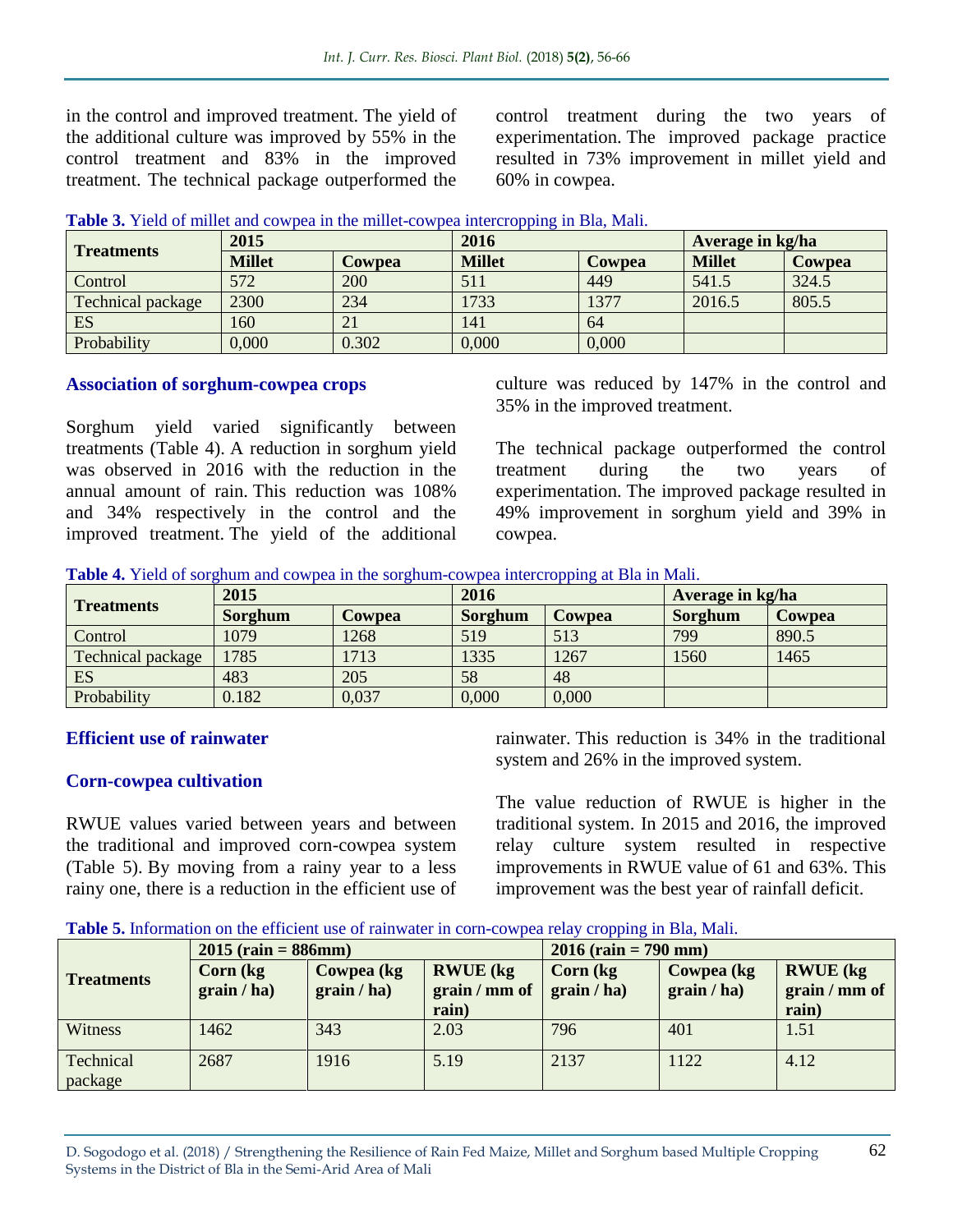#### **Association of millet-cowpea crops**

In the millet-cowpea association, we noted during the deficit year, an improvement of RWUE of 28 and 27% respectively in the control and improved

systems (Table 6). The rain deficit has led to an improvement in RWUE and this improvement is the best in the improved system. The practice of the improved crop association resulted in an improvement of RWUE of 70% in 2015 and 2016.

|  | Table 6. Information on the efficient use of rainwater in the millet-cowpea intercropping by farmers in Bla, Mali. |  |  |  |  |
|--|--------------------------------------------------------------------------------------------------------------------|--|--|--|--|
|  |                                                                                                                    |  |  |  |  |

|                      | $2015$ (rain = 886mm)    |                            |                                           | $2016$ (rain = 790 mm) |                           |                                           |  |
|----------------------|--------------------------|----------------------------|-------------------------------------------|------------------------|---------------------------|-------------------------------------------|--|
| <b>Treatments</b>    | Mil (kg grain<br>$'$ ha) | Cowpea (kg)<br>grain / ha) | <b>RWUE</b> (kg<br>grain / mm of<br>rain) | Mil (kg grain<br>ha)   | Cowpea (kg<br>grain / ha) | <b>RWUE</b> (kg<br>grain / mm of<br>rain) |  |
| Control              | 572                      | 200                        | 0.87                                      | 511                    | 449                       | 1.21                                      |  |
| Technical<br>package | 2300                     | 234                        | 2.86                                      | 1733                   | 1377                      | 3.94                                      |  |

#### **Association of sorghum-cowpea crops**

The rain deficit resulted in a reduction of RWUE in the sorghum-cowpea combination (Table 7). This reduction was more marked in the traditional system (102% versus 20% in the improved system).

During the two years, the improved practice of combining sorghum and cowpea crops resulted in a RWUE improvement of 33% in 2015 and 61% in 2016. The best value of RWUE was observed in a year of rainfall deficit.

| Table 7. Information on the efficient use of rainwater in the sorghum-cowpea intercropping by farmers in Bla, Mali. |  |  |
|---------------------------------------------------------------------------------------------------------------------|--|--|
|---------------------------------------------------------------------------------------------------------------------|--|--|

|                      | $2015$ (rain = 886mm)      |                           |                                           | $2016$ (rain = 790 mm)      |                           |                                           |  |
|----------------------|----------------------------|---------------------------|-------------------------------------------|-----------------------------|---------------------------|-------------------------------------------|--|
| <b>Treatments</b>    | Sorghum (kg<br>grain / ha) | Cowpea (kg<br>grain / ha) | <b>RWUE</b> (kg<br>grain / mm of<br>rain) | Sorghum (kg)<br>grain / ha) | Cowpea (kg<br>grain / ha) | <b>RWUE</b> (kg<br>grain / mm<br>of rain) |  |
| Control              | 1079                       | 1268                      | 2.65                                      | 519                         | 513                       | 1.31                                      |  |
| Technical<br>package | 1785                       | 1713                      | 3.95                                      | 1335                        | 1267                      | 3.29                                      |  |

#### **Economic analysis**

Variable loads varied greatly between traditional and improved crop association systems and between crop association systems. Tillage and fertilizers are an important part of the loads (Table 8). In the traditional system, the farmer sows on a simple ridging that does not follow the contour made at the beginning of the rainy season. While in the technical package, it is the earth bunds that are first made contour and then the ridges are made along the bunds.

In the relay crop, tillage and fertilizer costs increased from 86% in the traditional to 62.9% in the improved. In the mil-niebe association, they go from 77% in the traditional to 61% in the improved. And in the sorghum-cowpea association, they are 87% in the traditional and 61% in the improved.

Total variable loads were reduced by 13% in the corn-cowpea crop. While they increased 64.5% in the millet-cowpea association and 22.3% in the sorghum-cowpea association. Millet and sorghum are considered by farmers as subsistence crops. They produce them in traditional cropping systems and most of the cropping techniques are carried out by social groups of mutual aid. Despite an increase in costs, these systems yielded considerable net benefits (112 000 F for the mil-niébé association and 121 000 F for the sorghum-niébé association). This is an indication that these cropping systems have an economic potential that policymakers, extension workers and peasants can grasp.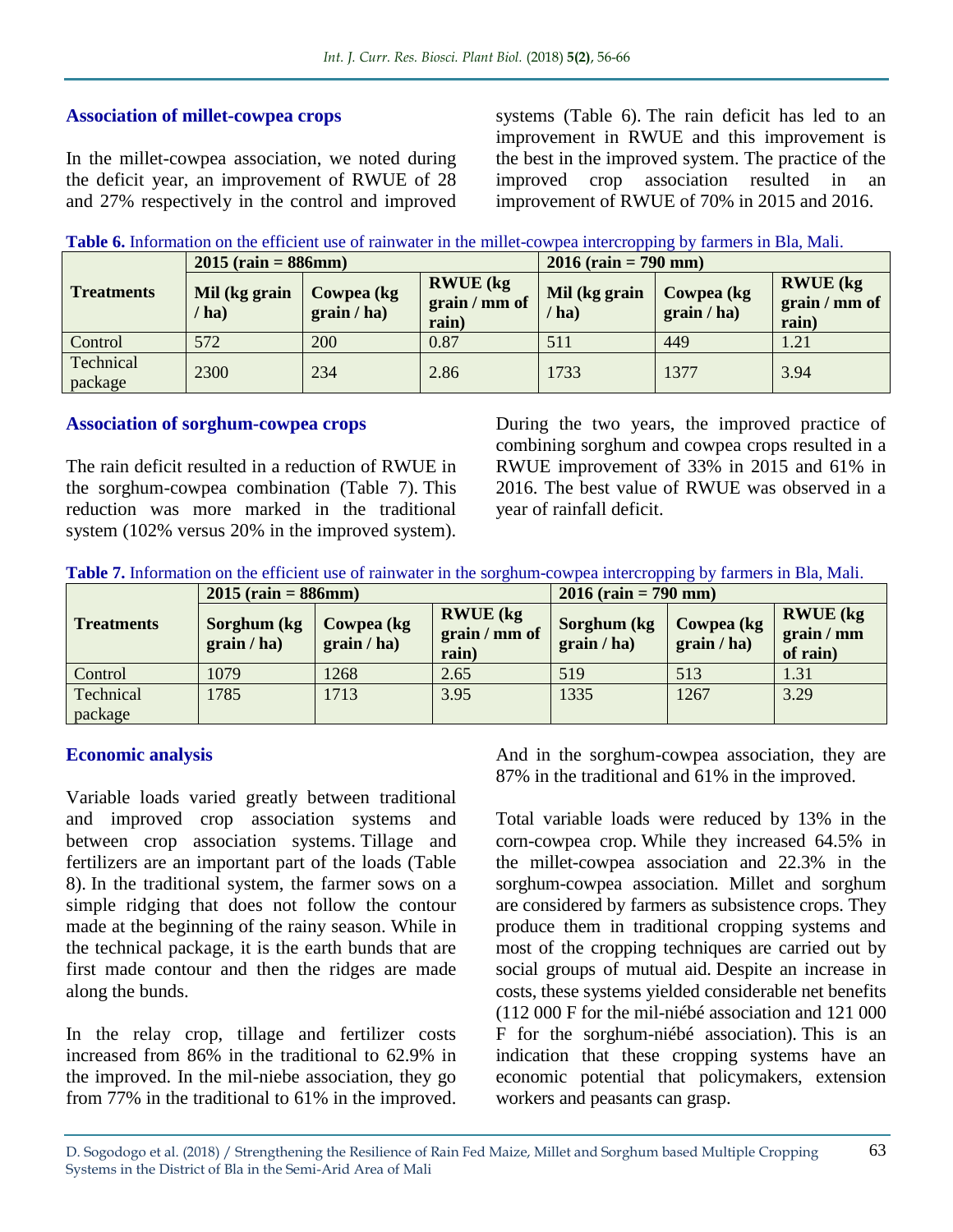| <b>Items</b>                                                                   | <b>Relay cropping Maize-</b><br>cowpea |                              | <b>Intercropping Millet-</b><br>cowpea |                              | <b>Intercropping</b><br>Sorghum-cowpea |                              |
|--------------------------------------------------------------------------------|----------------------------------------|------------------------------|----------------------------------------|------------------------------|----------------------------------------|------------------------------|
|                                                                                | <b>Control</b>                         | <b>Pitching</b><br>technique | <b>Control</b>                         | <b>Pitching</b><br>technique | <b>Control</b>                         | <b>Pitching</b><br>technique |
| Cost that vary                                                                 |                                        |                              |                                        |                              |                                        |                              |
| Land management FCFA / ha<br>(5000F / j)                                       | 10,000                                 | 15,000                       | 10,000                                 | 15,000                       | 10,000                                 | 15,000                       |
| Mineral fertilizer FCFA / ha<br>$(180 \text{ F} / \text{ kg})$                 | $\overline{0}$                         | 23,940                       | $\overline{0}$                         | 7,380                        | $\overline{0}$                         | 11,880                       |
| Organic fertilizer FCFA / ha<br>(10F/kg)                                       | 50,000                                 | $\theta$                     | $\overline{0}$                         | $\overline{0}$               | 20,000                                 | $\overline{0}$               |
| Cost of rent (Machine for<br>sowing & applying fertilizer)<br>FCFA (7500F / d) | $\mathbf{0}$                           | 7,500                        | $\overline{0}$                         | 7,500                        | $\overline{0}$                         | 7,500                        |
| Labor for sowing FCFA / ha<br>(1000F / i)                                      | 6000                                   | 2000                         | 3000                                   | 1000                         | 3000                                   | 2000                         |
| Labor for applying fertilizers<br>FCFA / ha $(1000F/ i)$                       | 4000                                   | 2000                         | $\overline{0}$                         | 2000                         | 1500                                   | 2000                         |
| Improved seed FCFA / ha                                                        | $\mathbf{0}$                           | 11,500                       | $\mathbf{0}$                           | 3,800                        | $\overline{0}$                         | 6,000                        |
| <b>Total cost that vary</b><br><b>FCFA/ha</b>                                  | 70,000                                 | 61,940                       | 13,000                                 | 36,680                       | 34,500                                 | 44,380                       |

**Table 8.** Cost that vary in the cropping systems in farmers' fields in the district of Bla. Mali.

Seed of millet and sorghum = 200 FCFA / kg but = 300 FCFA / kg cowpea = 400 FCFA / kg.

Corn-cowpea relay (control corn: 1129 kg / ha, PT maize: 2412 kg / control cowpea: 372 kg / ha, cowpea PT: 1519  $kg / ha$ )  $PT = test plot$ .

Mil-cowpea intercropping (Mil control: 541 kg / ha, Mil PT: 2016 kg / ha, control cowpea: 324 kg / ha, Niébé PT: 805 kg / ha).

Sorghum-cowpea intercropping (Sorghum control: 799 kg / ha; Sorghum PT: 1560 kg / ha; Control cowpea: 890 kg / ha; Niébé PT: 1465 kg / ha).

The traditional practice of corn-cowpea cultivation and associations of millet and cowpea crops were less productive during these years of experimentation. The yield reduction in these systems results from the fact that they do not include a strategy to reduce vulnerability and crop exposure to hazards. While the improved technical package has shown that the risk of crop yield loss can be greatly reduced. Soaking of seeds, digging of clay along the contour, use of improved varieties, sowing on specialized service boards, microdosing of fertilizer are strategies in the improved package that have reduced vulnerability and exposure of crops to hazards. The results of this test show us that it is possible to improve the use of rainwater by plants. In a field of culture, this improvement involves identifying and correcting the factors that

limit the growth of crops: the supply of nutrients to plants, the fight against diseases and weeds, the practice of water conservation techniques and soils, choice of variety and good sowing date (Bowman and Scott, 2009).

The effects of climate change will remain a serious threat to food security as long as producers continue to not practice climate risk reduction techniques in their annual crop year plans (DARA Foundation 2013, Turnbull et al., 2013 ). The production of a farmer who practices a system of vulnerable cultivation will not allow him to feed any more reason than to sell an overproduction (Dembélé, 2001; IFRC, 2002; UNISDR, 2016). There is not a single method risk reduction adapted to all regions. Risk reduction methods vary by context,

64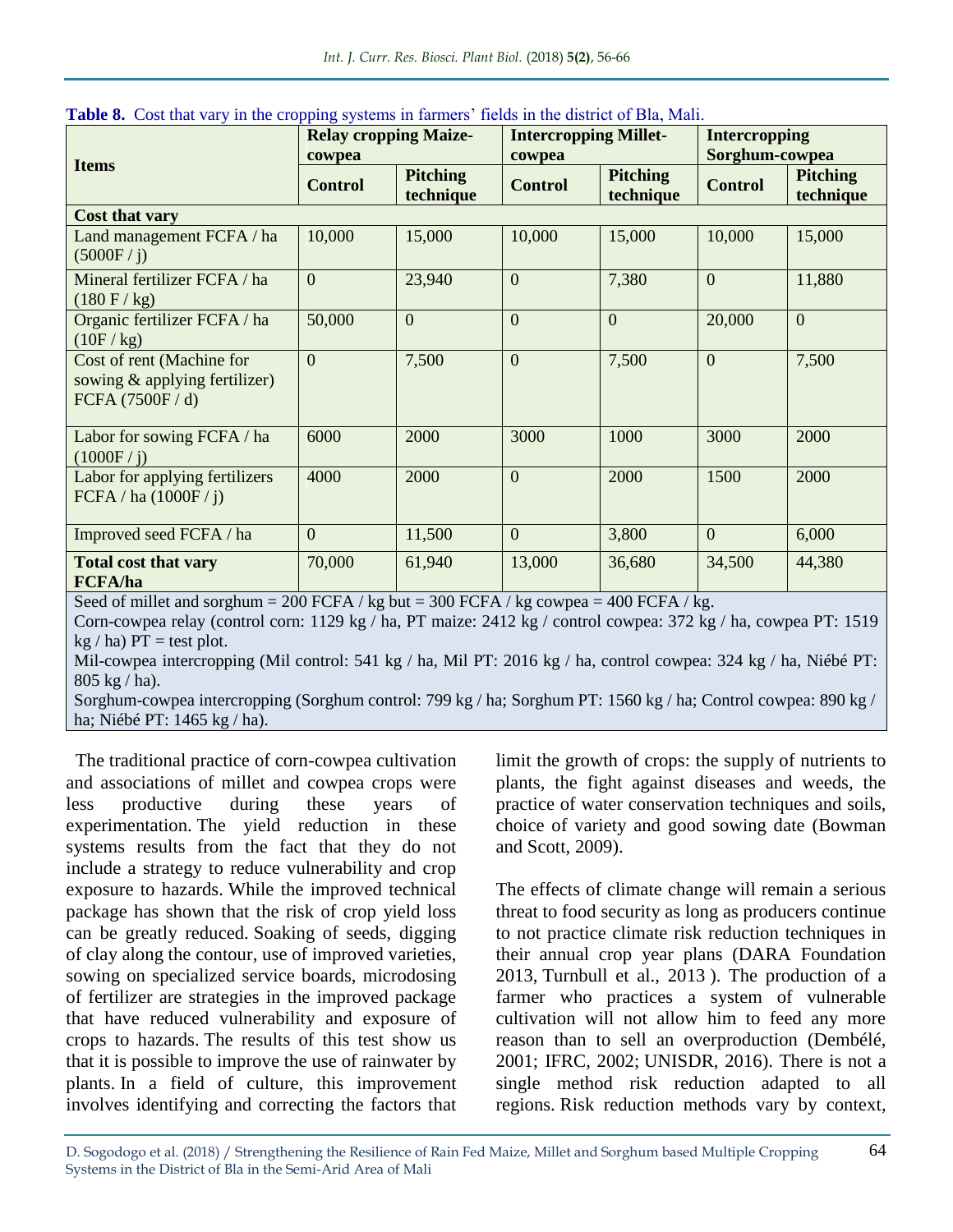area of intervention (Leprun, 1985; Cameron, 2014).

### **Conclusion**

Innovative farming practices have improved the yield of rainfed crops by reducing the effects of drought. The remarkable results of these alternative practices facilitate the construction of a resilient family agriculture. But the ability of producers to practice this innovation can be local. The measures to be taken for a broad acceptance of all these practices would be: supply of inputs (seeds, fertilizer, seeder-spreader, water level), training on the construction of diguette earth contour. This should be done by sensitizing farmers and farmer organizations, local decision-makers, governmental and non-governmental organizations on the benefits and benefits of these practices in solving the problem of food insecurity and environmental risk reduction. Nowadays, these two points constitute the major stakes in tropical semi-arid countries.

#### **Conflict of interest statement**

Authors declare that they have no conflict of interest.

#### **Acknowledgement**

At the end of this research, our sincere thanks go to the Red Cross of Mali, Denmark and Norway, the technical services of Bla, the animators and volunteers of the Red Cross of Bla, the customary authorities and population of the test villages.

#### **References**

- Adamou, M.M., 2010. Rapport sur les techniques de captage de l'eau des pluies au Niger. Stockholm Environment Institute.
- BAD/OCDE, 2008. Perspectives économiques en Afrique. pp.365-387. www.OECD.org/dev/ publications/perspectivesafricaines
- Bayen, P., Traoré, S., Bognounou, F., Kaiser, D., Thiombiano, A., 2011. Effet du zaï amélioré sur la productivité du sorgho en zone sahélienne.

*VertigO - la revue électronique en sciences de l'environnement* [En ligne], 11(3), Décembre 2011, mis en ligne le 20 Décembre 2011, consulté le 17 Décembre 2012. URL: http://vertigo.revues.org/11497; DOI: 10.4000/ vertigo.11497

- Bowman, A., Scott, B., 2009. Water use by corps and postures in southern NSW. Prime facts 958. P 1-6 /For Profitable, Adaptive and Sustainable Primary Industries.
- Cameron, E., 2014. Changement climatique: Répercussion sur le secteur agricole. Principales conclusions du cinquième rapport d'évaluation (AR5) du groupe d'experts intergouvernemental sur l'évolution du climat (GIEC). University of Cambridge/BSR. p.16. www.bsr.org
- Chetaille, A., Duffau, A., Horréad, G., Lagandré, D., Oggeri, B., Rozenkopf, I., 2011. Gestion des risques agricoles par les petits producteurs - Focus sur l'assurance récolte indicielle et le warrantage. Document de travail n° 113/Agence Française de Développement.
- Coulibaly, A., Aune, J. B., Sissoko, P., 2010. Etablissement des cultures vivrières dans les zones sahéliennes et soudano sahélienne du Mali. Rapport No. 60 (Octobre, 2010) du Groupe de coordination des zones arides c/o Miljøhuset G9
- Dembélé N.N., 2001. Sécurité alimentaire en Afrique Sub-saharienne: Quelle Stratégie de Réalisation? Projet D'Appui au Système D'Information Décentralisé du Marché Agricole, PASIDMA, Chambre d'Agriculture du Mali. Document de Travail no. 1).
- Diarra, D. Z., 2010. Généralités sur le Mali. Direction Nationale de la Météorologie. Chef de division Agro météo. Présentation formation des agents agro météo. 25 diapos.
- FAO, 1990. An International Action Programme on Water and Sustainable Agricultural Development. FAO, Rome.
- FAO, 2013. Recherche sur le genre et les changements climatiques dans l'agriculture et la sécurité alimentaire pour le développement rural. Guide de formation. Programme de recherche du CGIAR sur le changement climatique, l'agriculture et la sécurité